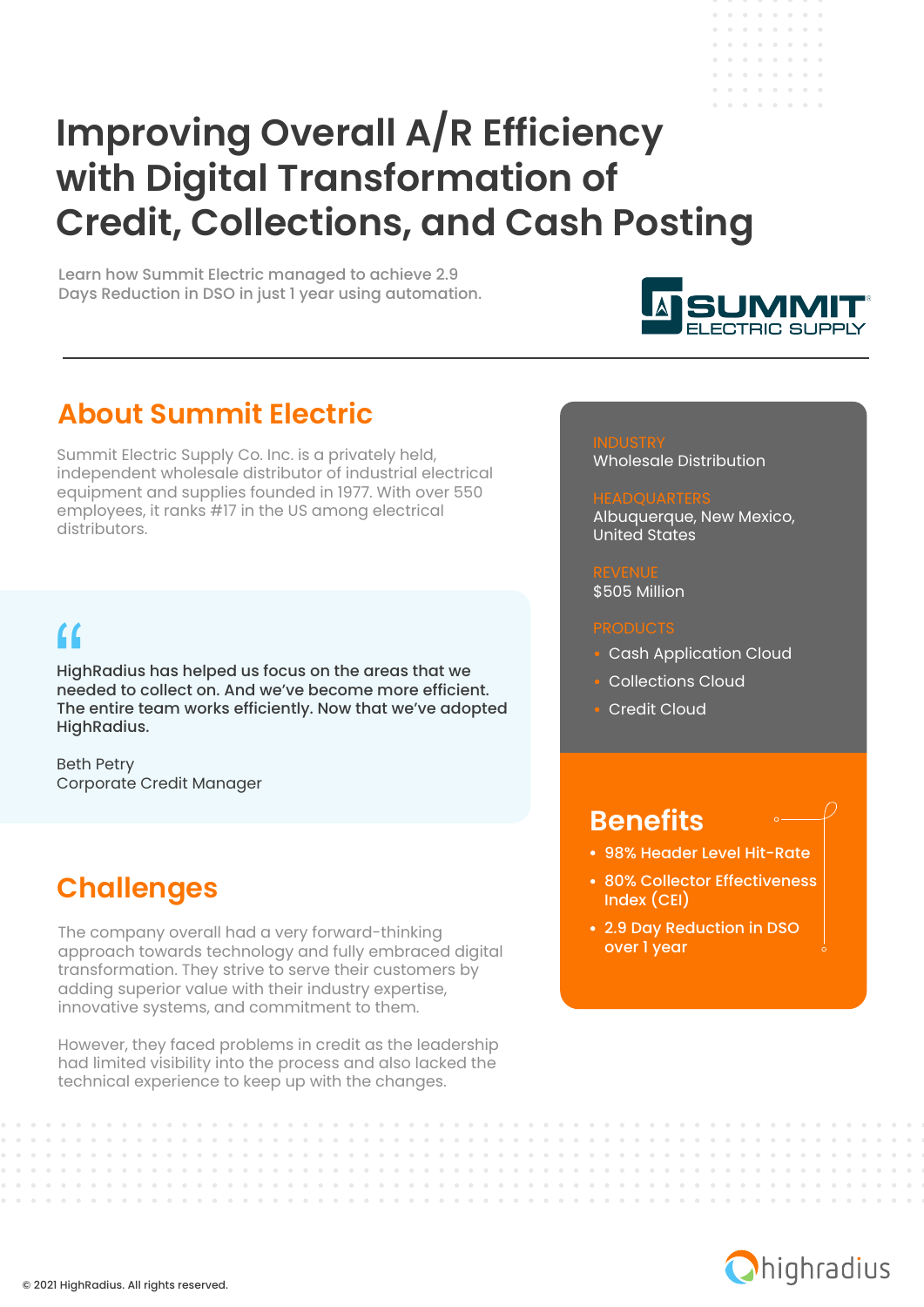

### **Challenges in Credit**

### **Manual and Inconsistent Data Gathering**

The Summit Electric A/R team was facing an acute challenge in data aggregation. They lacked a process and had to manually gather data from multiple sources, multiple times. Manual paper documents were received via email, fax, and sometimes pictures from smartphones, which led to major inconsistencies in formatting.

### **Incomplete Data Received**

The A/R team at Summit Electric often received incomplete data due to not-required fields, which led to extra manual work for the team. At times, they had to use SAP for account history - which again required a lot of manual intervention.

### **Lack of Real Time Risk Alerts Impacted Decision Making**

The credit team did not have any vendor/data provider that could provide them real-time risk alerts. This directly impacted the decision making on a broader level due to lack of accurate information.

### **Longer Turnaround Time Due to Lack of Workflow**

The manual paper process always fell short of collecting all the required information at one time. And the absence of a workflow directly affected the turnaround time for making important credit decisions thus creating a working capital impact in the long run.

### **Challenges in Collections**

#### **Lack of Customer Prioritization**

The Summit Electric Collections team had no prioritization strategy for customers, which led to small balances being left uncollected. These small amounts from different accounts made up to a significant chunk.

### **Lack of Process Standardization**

Collections team at Summit Electric faced a major issue of process standardization. which caused inconsistency among collectors and their efforts. The team worked in silos, every FTE had their own way of executing things, which impacted how the communication and documentation was being done.

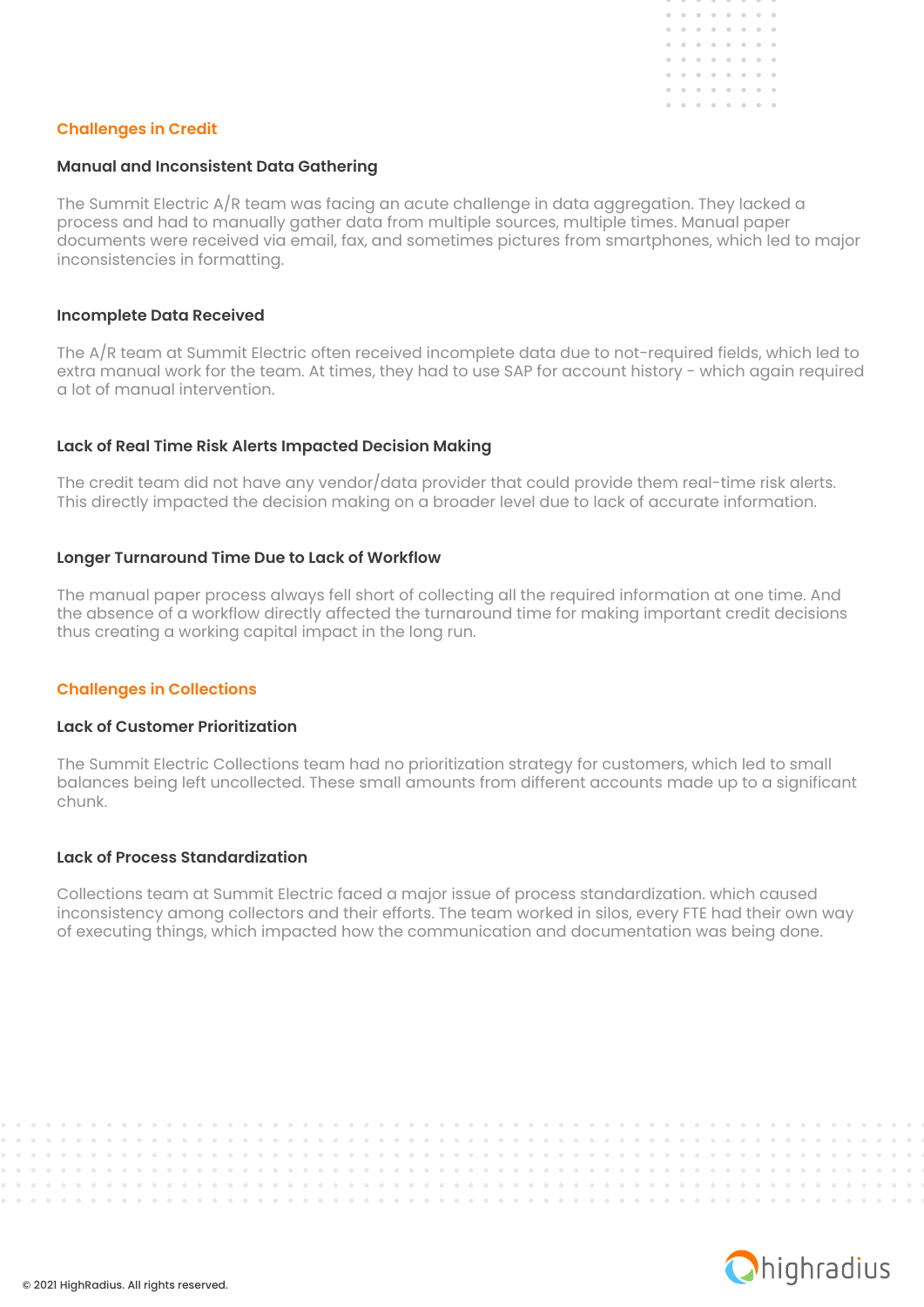

### **Challenges in Cash Application**

### **Completely Manual Process**

Cash Application at Summit Electric was completely manual, as in, the analysts had to manually find and post-money for the accounts for every invoice. They received checks and remittances in an image format. From there it was a manual process to post payments, tax adjustments, discounts, deductions, ACH into our ERP system.

### **Poor Lockbox Services**

Summit Electric paid a hefty amount for lockbox services. However, even after using the lockbox service, A/R teams had to work manually on the files received because either the data was inconsistent or missing. Lockbox services were not able to support remittance handing for e-payments. FTEs had to manually scan missing remittance images and key-in the missing data.

### **Manual Deduction Coding**

Analysts at Summit Electric had to manually code deductions by searching through various reason codes and then post cash in ERP manually. This led to a slow process with unnecessary hurdles which delayed the overall turnaround time.

### **How did HighRadius Help**

. . . . . . . . . . . . . .

Summit Electric needed a way to have better job visibility with less manual effort. They required a system that could help give them the ability to get a clearer picture of who was on the job, and a way for their team to attach necessary information, or rather, a central hub for information. Implementing a method for prioritizing customers based on value and risk was also required urgently to improve efficiency and customer experience.

## $\alpha$

So we had specific needs within our industry that we asked HighRadius to step up to the challenge and find solutions for us.

**Service Control** 

Beth Petry Corporate Credit Manager



and a state of

and a state of the

. . . . . . . . . . . .

 $\sim$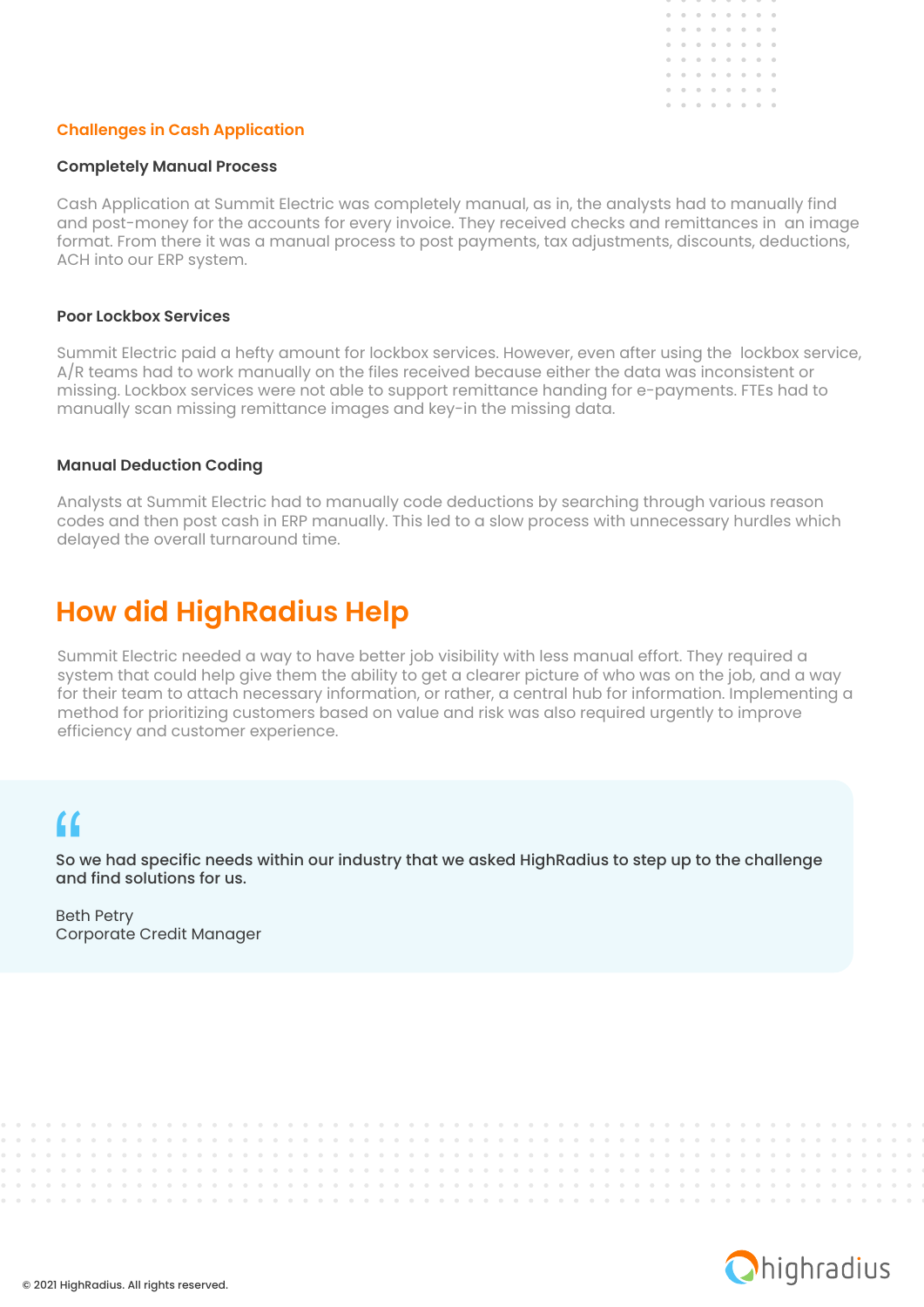

### **Credit Cloud**

### **Automated Approval Workflow For Low-Risk Customers**

HighRadius helped put Summit Electric's customers into different risk buckets depending on their capacity to meet their financial commitments and set the review hierarchy based on the bucketing. This bucketing enabled automated approvals for customers falling into the lower risk categories while redirecting only higher dollar value approvals to the senior management. With auto-approvals, the credit team was thus able to fast-track the periodic reviews for low-risk customers.

### **Auto-Aggregation of Credit Data from Global and Local Agencies**

The solution ensured auto-extraction of credit reports, financials, and credit insurance information from all data sources. The credit teams could configure and include multiple agencies and, if data was missing from one, the credit cloud would auto-aggregate the reports from the next agency. It provided the ability to revise credit limits and rescore customers based on real-time credit risk alerts.

### **Online Credit Application for Ease of Use and Efficient Tracking**

The Online Credit Application provided a clearer picture of who is on the job and lien rights position. The Quick Save/Edit Later Options enabled customers to fill the credit application as per their convenience without having to refill information already filled enhancing their user experience. The sales team or customers were able to directly attach the necessary documents (tax, PO, bond, joint check agreement, contract) to the online credit application.

### **Collections Cloud**

### **Prioritized Worklist For Maximum Collector Effectiveness**

With HighRadius Collections Cloud, Summit Electric team had access to a prioritized worklist based on pre-defined business rules to maximize collector effectiveness. Collectors were able to use the worklist instead of randomly or manually choosing from the collection list for the day. They were able to achieve a high level of precision in collections.

### **Automated Correspondence For Low-Risk Customers**

Collections Cloud provided the ability to automatically send collection correspondence such as past-due letters and invoices via email and fax en-mass directly from SAP. They now had the ability to link an email remittance into the payment itself. This led to the elimination of high touch and repetitive work for the team. They also had at their disposal readily available and easy to create correspondence templates for collecting short payments & notifying customers about any probable legal actions.

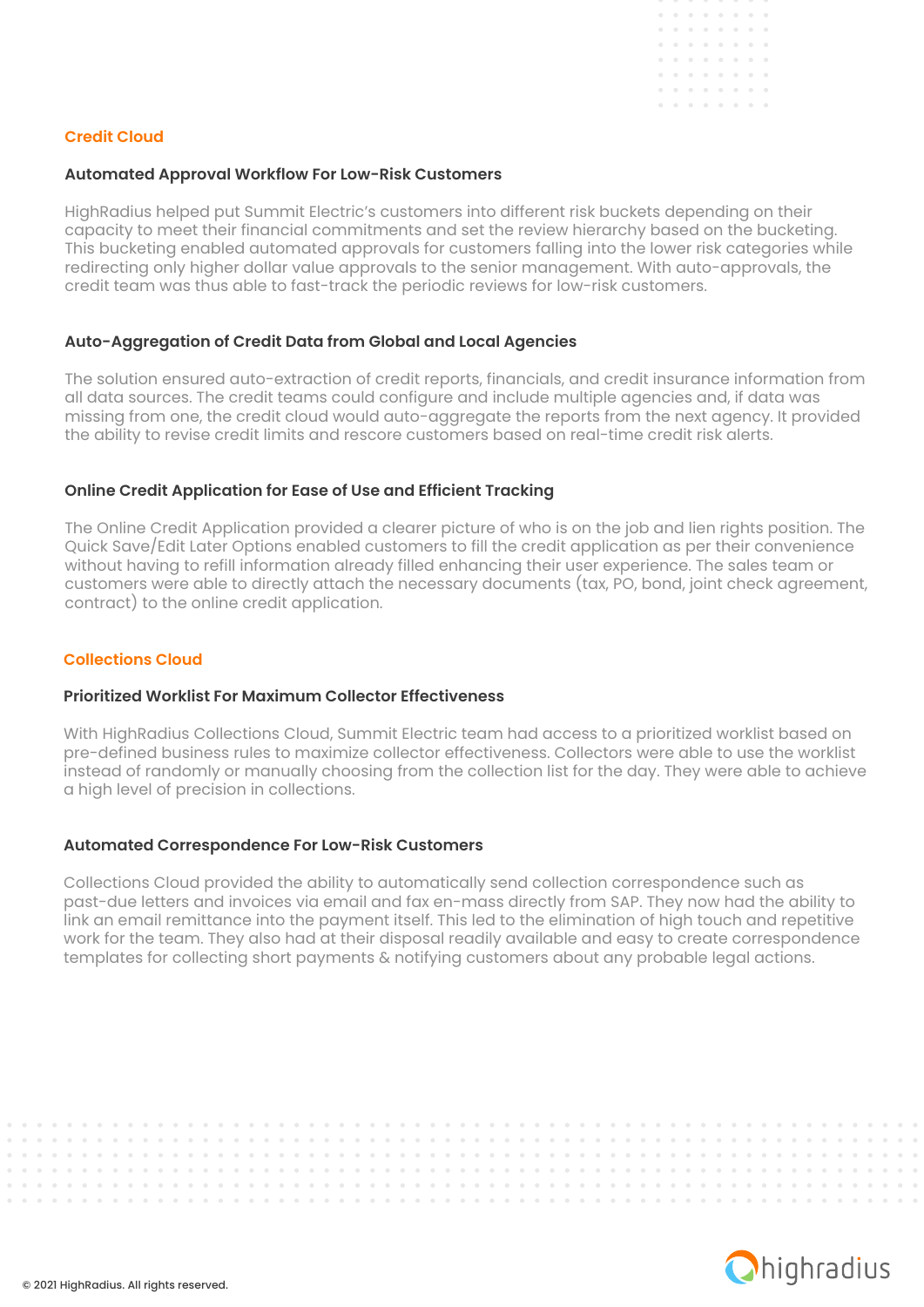

### **Cash Application Cloud**

### **100% Elimination of Lockbox Fees**

Summit Electric now did not have to spend hefty amounts as lockbox fees. With the cash application cloud, the process was now faster, smoother and more efficient.

### **Elimination of Transactional Tasks using Automation**

With Highradius Cash Application Cloud, Summit Electric did not have to work manually on cash posting anymore; the system auto-matched invoices to payments.

### **Auto-Identification and Submission of Remittance in No Remittance Scenario**

Leveraging AI, Cash Application Cloud helped the team to predict invoices as potential remittances. They could now automatically link predicted remittances to payments based on a preconfigured threshold.

### **Automatic Conversion of Customer Reason-Codes to Internal Codes**

The solution eliminated the need to manually convert reason codes to internal codes with the Automated Deductions and Discounts Coding features within Cash Application Cloud, thus saving time.

### **Auto-Invoice Matching**

The team at Summit Electric was able to match invoices with payments automatically, even in exceptional scenarios like matching by non-reference numbers. It performs customer identification or payments through the MICR number, email domain, and alias.

#### **Automated Remittance Data Capture**

Cash Application Cloud enables Summit Electric to auto-capture remittances across email body attachments and auto-identify customers through email domains. All remittance formats Emails, PDFS, EDI, WEB were supported. Summit Electric could also deploy web bots to extract remittances through tokenized login credentials. This spared them the hassle of working manually on capturing remittances. This helped them save time which was previously spent on going through multiple portals and capturing remittance data.

. . . . . . . . . . . . .

. . . . . . . . . . . . . . .

 $\sim$ 



. . . . . . . . . . . . . . . .